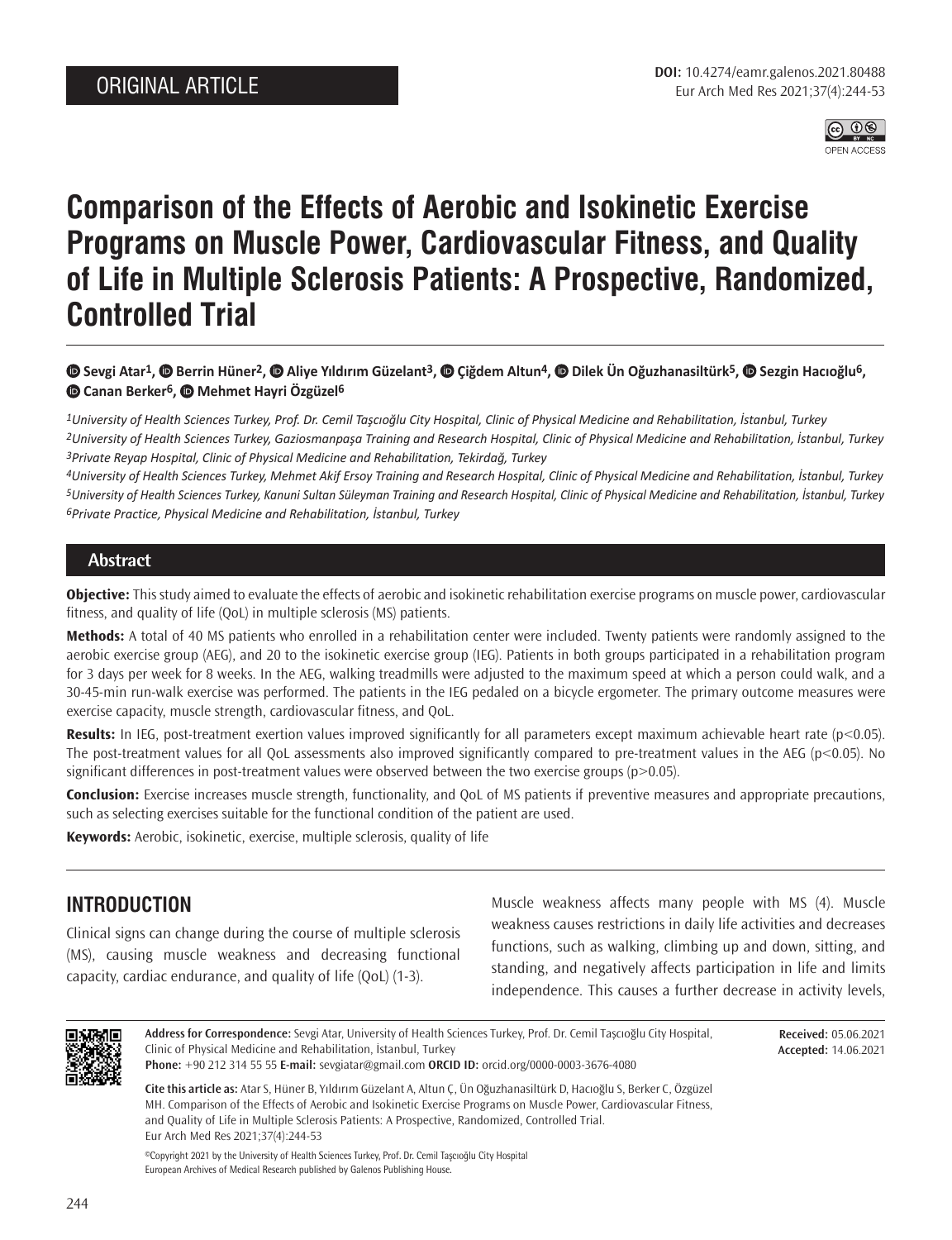particularly due to cardiopulmonary capacity, and a significant decrease in physiological condition (5,6).

Until the end of the past century, MS patients were advised not to exercise because symptoms resulting from increased body temperature and nerve cell fatigue during exercise were thought to worsen any long-term benefit (7). However, current studies have reported that exercise should be encouraged due to its positive effects on muscle strength, endurance, and QoL (8-10).

Many studies have shown that physical activity increases cardiovascular capacity and muscle strength and that aerobic exercise (AE) and resistance training are beneficial. Additionally, MS patients can tolerate high-intensity interval exercise (11-15). Although there is no consensus on an exercise program, AE, or isokinetic exercise (IE), or different modifications can be used as therapy for MS patients. According to the needs of the patient, one or more of these exercises may be preferred to improve muscle strength, endurance, and functional capacity (16,17).

While low-medium intensity AE in MS patients improves cardiopulmonary capacity and reduces fatigue, IE, which includes device-supported effective strengthening exercises that can be performed by applying force at different angular speeds and all degrees of motion, improve muscle strength, balance, and independent walking ability in MS patients (18-20).

The participation of MS patients in physical activities is a useful rehabilitation approach to manage symptoms without causing fatigue. It is important to encourage physical activity and strengthening exercises in MS patients (21,22). No randomized prospective study has compared the results of AE and IE training in MS patients.

This study aimed to evaluate and compare the effectiveness of IE and AE on muscle strength, cardiovascular system, and QoL in MS patients.

# **METHODS**

This study adhered to all relevant tenets of the Declaration of Helsinki and was approved by the Universitiy of Health Sciences Turkey, Okmeydani Training and Research Hospital Ethical Review Board (approval number: 128) and is registered at ClinicalTrials.gov (ref. NCT03805061). A minimum of 20 participants was needed for each group, with a 5% difference, and 80% power with a large effect size. Forty patients with MS aged 18-65 years who were being followed at the outpatient physical medicine and rehabilitation clinic were included in this study. Patients included in the study signed an "informed consent form".

Patients with a clinically definite diagnosis of MS according to the Poser criteria, disease duration of at least 1 year, and who could read and understand the MSQoL-54 questionnaire were enrolled. Patients who had a surgical operation on the knee joint in the last 3 months associated with an MS attack, a non-MS musculoskeletal disease (congenital anomaly or limb amputation), comorbid neurological (Parkinson's or Alzheimer's disease or polyneuropathy), and/or vestibular system disease, non-MS chronic systemic disease (diabetes mellitus, chronic obstructive pulmonary disease, hypertension, hyperlipidemia, serious cardiac disease, or malignancy), or other condition that would affect QoL, as well as those who were pregnant, were excluded from the study.

Descriptive information, such as age, gender, height, weight, occupation, marital status, and educational status, was recorded on a patient evaluation and follow-up form. Information about the disease, such as disease history, age at diagnosis, disease duration, type of disease, number of attacks, number of attacks per year, and symptoms that caused the patient to visit the health institution at the beginning of the disease, was collected individually. Motor, visual, and sensory symptoms; bladder and intestinal complaints; sexual problems; paroxysmal complaints; and cognitive or general dysfunction were assessed. Treatments used previously or currently and rehabilitation programs implemented up to the time of evaluation were also recorded.

The Expanded Disability Status scale (EDSS) score was determined by a trained and experienced specialist who had previously used the EDSS for treatment. These scores were employed as a measure of physical disability.

Each patient's QoL was assessed using the MSQoL-54 questionnaire. This scale is comprised of 54 questions and evaluates 12 areas: General health, energy and fatigue, role restriction due to physical problems, pain, physical-sexualsocial-cognitive functioning, health concerns, QoL, emotional well-being, and role restrictions due to emotional problems. Subjects were asked to complete the questionnaire on their own.

Muscle strength was assessed using a hand-held muscle test, and isokinetic muscle strength was measured using a numerical classification of the Medical Research Association with a Humac Norm isokinetic dynamometer (Computer Sports Medicine Inc., Stoughton, MA, USA). Isokinetic test data obtained during measurements at two angular velocities included the following:

- Quadriceps peak torque (PT) value [Newton meters (Nm)]
- Hamstring PT value (Nm)
- Hamstring/quadriceps (H/Q) ratio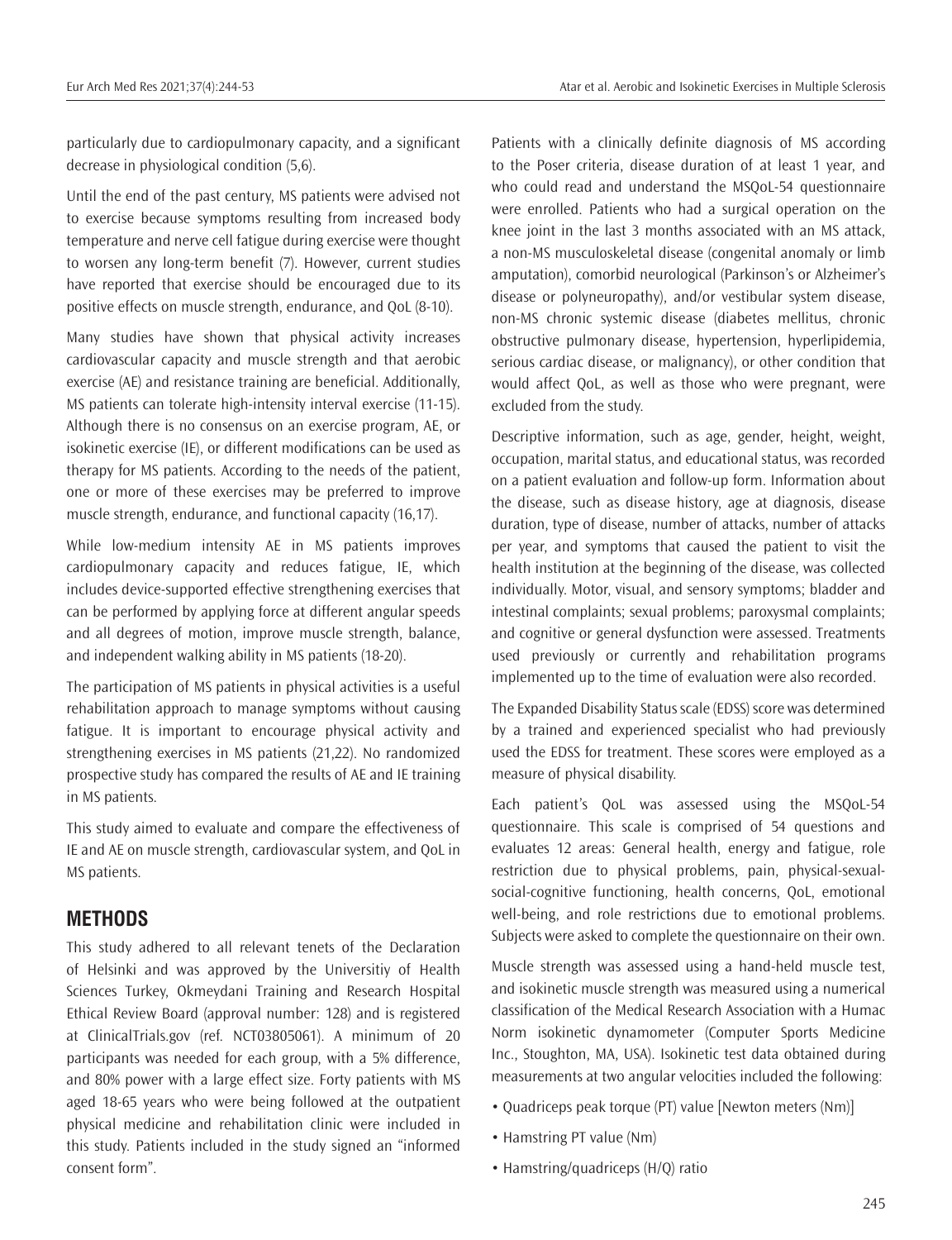The PT-to-body mass index ratio (PT/BMI) was calculated by dividing the maximal torque values by the bodyweight of each patient. Muscle capacity reflects the muscle strength produced by the musculoskeletal system and is often measured in peak force.

Cardiopulmonary capacity indicates the body's capacity to endure long-term exercise and is usually measured by peak oxygen consumption (VO<sub>2</sub>max) (9,23,24).

Exercise capacity was assessed using the NoravTrackmaster TMX 425 treadmill exercise device using the modified Bruce protocol. Indirect maximum VO<sub>2</sub> (iVO<sub>2</sub>max) and metabolic equivalent values were calculated using the heart rate obtained during submaximal treadmill exercise. The target heart rate, calculated as (220-age)  $\times$  (0.70), was used to calculate 70-80% of each patient's maximum heart rate. For those exhibiting low sensitivity to exercise and low heat resistance, this figure was multiplied by 65%.

Functional capacity was measured by asking patients to walk at a comfortable pace as quickly as possible for 6 min in the hospital hallway along a 20-m ASTA flat track. The distance traveled in 6 min. was recorded in meters.

All participants were randomly assigned to two groups using a computer-generated block randomization list that was initiated by an independent individual not involved in patient treatment.

Of the 40 participants, 20 were randomly assigned to the AE group (AEG), and 20 to the IE group (IEG). Patients in both groups participated in a rehabilitation program for 3 days per week for 8 weeks. In the AEG, we carried out the AE daily protocol reported by Petajan et al. (25). According to that protocol, each training session was comprised of a warm-up at 30% of maximum iVO<sub>2</sub>max for 5 min, followed by 60% of iVO<sub>2</sub>max for 30 min and a 5-min cool down period. The walking treadmills were adjusted to the maximum speed at which a person could walk, and a 30-45-min run-walk exercise was performed according to the progressive training method. The patients in the IEG pedaled on a bicycle ergometer for 5 min at low resistance as a warm-up exercise before starting the exercise, and 5-10 min of stretching exercises were performed to cool down after the exercise. The IE program was comprised of 10 repetitions at 60º/sec, 90º/sec, 120º/sec, and 10 at 180º/sec, with a 30-sec rest period between sets. All patients in both groups were assessed before and after treatment.

All participants were analyzed and evaluated at the beginning and the end of the study. The data obtained were recorded, and the study was terminated.

#### **Statistical Analysis**

Analyses were performed using SPSS 15.0 for Windows (SPSS Inc., Chicago, IL, USA.) To compare the two groups, Student's t-test was used for normally distributed independent numerical variables, and the Mann-Whitney U-test was used for non-normally distributed independent numerical variables. Between-group comparisons of categorical variables were made using the chisquare or Fisher's tests. Pearson's and Spearman's correlation analyses were used to determine if any of the factors significantly affected the outcomes. Using the independent sample t-test and Cohen's d-value that a large effect on the physical health in MS  $(d=0.87)$  with a total sample size of 40 participants, power was estimated at 84% at a significance level of  $\alpha$ =0.05 (26). In addition, a regression model was created for the MSQoL-54 using variables that were significant. P values <0.05 were considered significant.

# **RESULTS**

Of the 60 MS patients admitted to our outpatient clinic, 20 were excluded from the study because of respiratory system problems (3 cases), branch block (2 cases), issues with the resting electrocardiogram (1 case), and a delay in intraventricular conduction (1 case); 1 each had intracranial sinus thrombosis, polio sequelae, pregnancy, and breast cancer; 2 had a congenital hip dislocation, and 5 reported a history of MS attack in the last 3 months; 2 patients refused to participate in the study. Of the 40 MS patients included in the study, 13 (32.5%) were male, and 27 (67.5%) were female (Figure 1).

Of the 20 patients in the AEG, 14 were female and 6 were male, and their mean age was  $39.2 \pm 6.0$  years. Of the 20 patients in the IEG, 13 were female and 7 were male, and their mean age was 37.7±9.7 years. No significant differences were observed in the mean age or sex ratio of the study groups ( $p=0.561$ , p=0.736). The mean height of the patients in the AEG was  $165.3\pm9.4$  cm, mean weight was  $73.4\pm12.9$  kg, and mean BMI was  $26.9 \pm 3.4$  kg/m<sup>2</sup>. The mean height of the patients in the IEG was  $162.4 \pm 10.1$  cm, weight was  $67.5 \pm 10.8$  kg, and BMI was  $26\pm3.8$  kg/m<sup>2</sup>. No significant differences were observed between the groups in mean height, weight, or BMI ( $p=0.361$ ,  $p=0.125$ ,  $p=0.411$ ). Twenty (50%) of the cases were smokers. Twenty-five patients (62.5%) were receiving immunomodulatory treatment. Two patients had undergone an MS rehabilitation program since the diagnosis. The disease duration of the patients in the AEG was  $6.9\pm4.4$  years, and the mean EDSS was 1.6±1.3. The disease duration in the IEG was 5.8 $\pm$ 4.4 years, and the mean EDSS was 1.7 $\pm$ 1.5. No significant differences were observed between the groups ( $p=0.334$ ,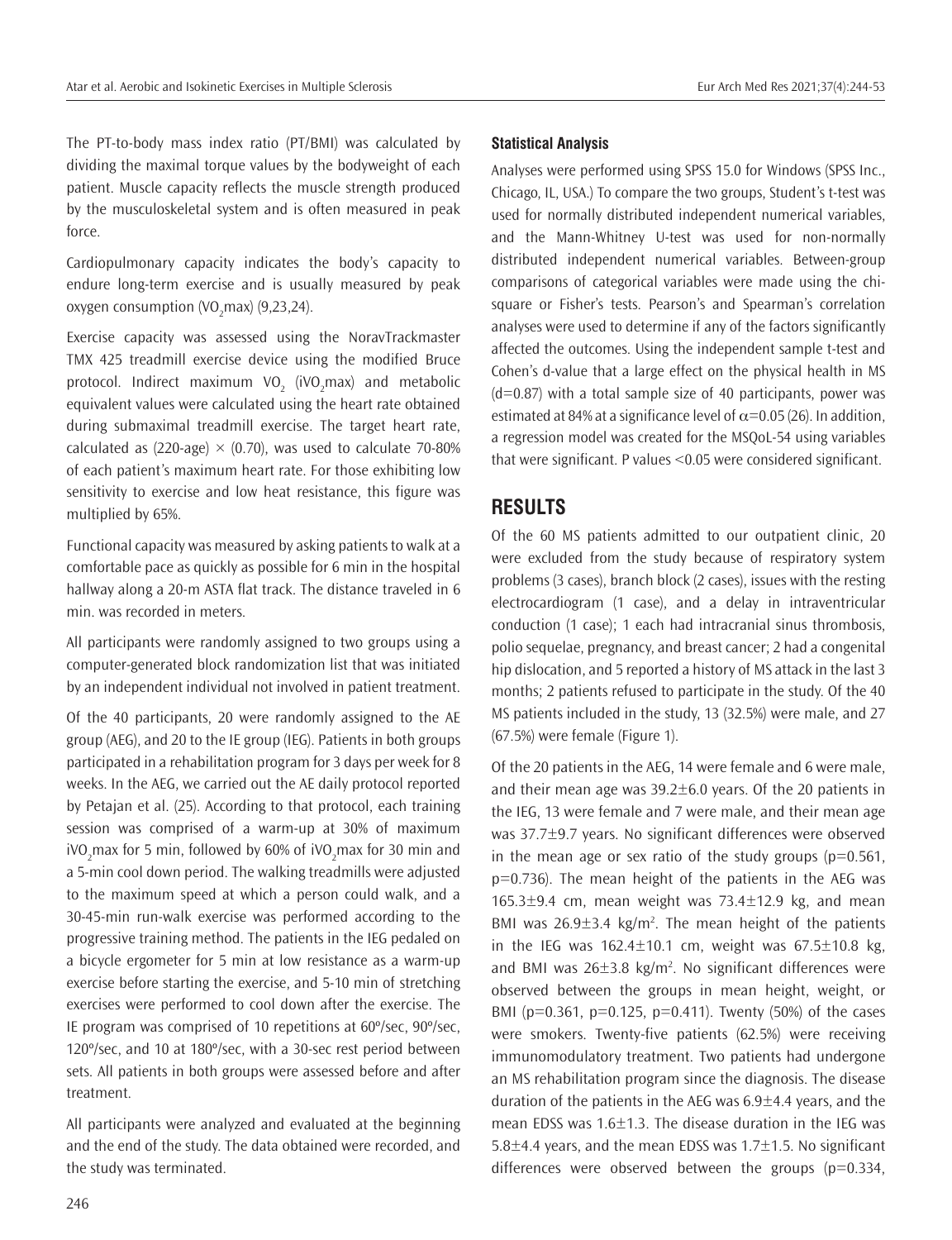p=0.912). MS was diagnosed in 5 first-degree relatives and 2 second-degree relatives. The age at MS diagnosis was 32.3±8.7 years in the AEG and  $31.9\pm9.6$  years in the IEG (p=0.652). The mean number of attacks in the last 2 years was 1.8±0.9 in the AEG and  $1.6 \pm 1.03$  in the IEG (p=0.512).

Ten patients were civil servants (25%), 13 were housewives (32.5%), 8 were sitting workers (20%), 5 were standing workers (12.5%), and 4 were tradesmen (10%).

When education levels were examined, 18 (45%) were primary school graduates, 5 (12.5%) were secondary school graduates, 11 (27.5%) were high school graduates, and 6 (15%) had higher education. No significant differences were observed between the groups in pre-treatment effort, muscle strength, or the MSQoL-54 assessments (Table 1).

The total MSQoL-54 score was  $68.5 \pm 15.1$  for males and  $54.4 \pm 17.2$ for females. The MSQoL-54 physical sub-scale scores were 69±13.5

| Table 1. The values of the assessment of the pre-treatment muscle strength and quality of life in study groups |                  |                  |       |  |
|----------------------------------------------------------------------------------------------------------------|------------------|------------------|-------|--|
|                                                                                                                | $AE (\pm SD)$    | IE $(\pm$ SD)    | р     |  |
| 60°/sec PT (extensor)                                                                                          | $88.7 \pm 33$    | $93.6 \pm 40.9$  | 0.679 |  |
| 60°/sec PT (flexor)                                                                                            | $45.5 \pm 22.9$  | $47 + 24.2$      | 0.841 |  |
| $60^{\circ}/sec$ H/O                                                                                           | $0.5 \pm 0.1$    | $0.5 \pm 0.1$    | 0.590 |  |
| 60°/sec PT/BMI                                                                                                 | $111.5 \pm 49.3$ | $136.1 \pm 65.5$ | 0.188 |  |
| 180°/sec PT (extensor)                                                                                         | $42.3 \pm 17.5$  | $45.3 \pm 26.7$  | 0.672 |  |
| 180°/sec PT (flexor)                                                                                           | $20.8 \pm 11.6$  | $22.3 \pm 18.9$  | 0.665 |  |
| $180^{\circ}/sec$ H/O                                                                                          | $0.5 \pm 0.2$    | $0.5 \pm 0.2$    | 0.885 |  |
| MSQOL-54 (total)                                                                                               | 56±19.2          | $61.8 \pm 16.1$  | 0.326 |  |
| MSQOL-54 (physical)                                                                                            | $58.3 \pm 19.2$  | $62.3 \pm 14.3$  | 0.463 |  |
| MSQOL-54 (cognitive)                                                                                           | $54 + 23.7$      | $60.9 \pm 18.2$  | 0.318 |  |

AE: Aerobic exercise, IE: Isokinetic exercise, H/Q: Hamstring/quadriceps ratio, BMI: Peak torque-to-body mass index ratio, MSQOL-54: Multiple Sclerosis Quality of Life-54 questionnaire, PT: Peak torque, SD: Standard deviation



**Figure 1.** The flowchart diagram of this study

ETT: Exercise tolerance test, MSQOL-54: Multiple Sclerosis Quality of Life-54 questionnaire, EDSS: The Expanded Disability Status scale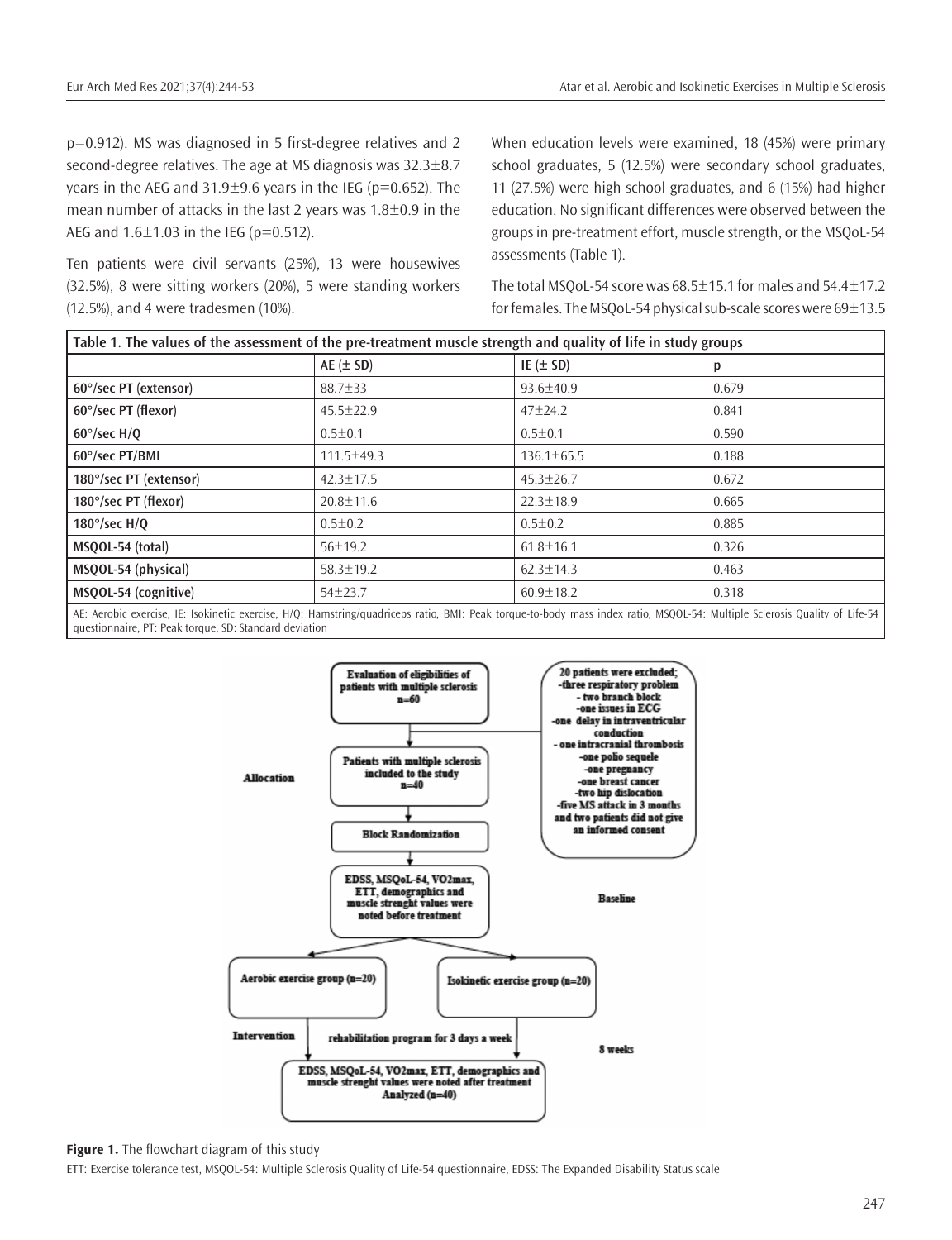for males and 56.4±17 for females. The MSQoL-54 cognitive sub-scale scores were  $67.4 \pm 16.9$  for males and  $52.9 \pm 21.7$  for females. Significant differences were observed between genders before treatment  $(p=0.021; p=0.030; p=0.048,$  respectively). No significant difference in the MSQoL-54 total scores was observed according to educational status (p=0.349). Furthermore, the total, physical, and cognitive QoL scores did not differ according to occupational status ( $p=0.083$ ;  $p=0.427$ ;  $p=0.150$ , respectively). The MSQoL-54 score was negatively correlated with the EDSS score and positively correlated with VO<sub>2</sub>max, exercise tolerance test (ETT) time, 6-min walking distance, and 60°/sec and 180°/sec PT/BMI scores before treatment (Table 2).

In the AEG, the differences between pre-treatment and posttreatment exercise test scores were significant for all evaluations, except 60°/sec flexor PT, 60°/sec H/Q, and 180°/sec H/Q. Posttreatment evaluations revealed significant improvements in all other measures. The post-treatment values for all QoL assessments also improved significantly compared to the pretreatment values in the AEG (Table 3).

In the IEG, post-treatment exertion values improved significantly for all parameters, except maximum achievable heart rate. Significant changes were detected in all muscle strength measures, except 60°/sec flexor PT, 60°/sec H/Q, and 180°/ sec H/Q. Significant improvements were observed in all other

evaluations, including the QoL assessments, compared to pretreatment values (Table 4). No significant differences were observed between the groups after treatment for measures of stress, muscle strength, or the MSQoL-54 (Table 5).

The two groups did not differ significantly in terms of changes between pre- and post-tests of stress, muscle strength, or the MSQoL-54 (Table 6).

# **DISCUSSION**

Petajan et al. (25) carried out an exercise program (EP) for MS patients and described the duration and goals of this program in detail. According to this EP, moderate-intensity aerobic activity for an average of 30 min twice per week and strengthening exercises involving major muscle groups twice per week were recommended for individuals with MS. We carried out a lower extremity strengthening program in the AEG for 30 min 3 times per week, and repeatedly in the IEG 3 times per week at determined angles. None of the patients in either group dropped out of their EPs due to fatigue or any other reason. All patients continued to perform their exercises on the specified days and completed the EP.

An IE study conducted by Lambert et al. (27) employed two MS groups and a control. Using a Cybex Norm dynamometer, the

|                                   |   | MSQoL 54 (total) | MSQoL-54 (physical) | MSQoL-54 (cognitive) |
|-----------------------------------|---|------------------|---------------------|----------------------|
|                                   | r | $-0.056$         | $-0.171$            | 0.031                |
| Age                               | p | 0.742            | 0.298               | 0.850                |
|                                   | r | $-0.097$         | $-0.055$            | $-0.059$             |
| Disease duration (years)          | p | 0.569            | 0.740               | 0.723                |
|                                   | r | $-0.218$         | $-0.356$            | $-0.128$             |
| Last 2 years attack issue         | p | 0.201            | 0.028               | 0.444                |
|                                   | r | $-0.547$         | $-0.553$            | $-0.471$             |
| <b>EDSS</b>                       | p | < 0.001          | < 0.001             | 0.002                |
| r<br>VO <sub>2</sub> maximum<br>p |   | 0.453            | 0.228               | 0.524                |
|                                   |   | 0.005            | 0.164               | 0.001                |
|                                   | r | 0.445            | 0.327               | 0.433                |
| <b>ETT</b> duration (sec)         | p | 0.006            | 0.042               | 0.006                |
|                                   | r | 0.461            | 0.375               | 0.430                |
| 6 min walking distance            | p | 0.004            | 0.019               | 0.006                |
| r<br>60°/sec PT/BMI<br>p          |   | 0.594            | 0.517               | 0.475                |
|                                   |   | < 0.001          | 0.001               | 0.002                |
|                                   | r | 0.434            | 0.348               | 0.403                |
| 180°/sec PT/BMI                   | p | 0.007            | 0.030               | 0.011                |

**Table 2. The pretreatment values of the MSQoL-54, age, disease duration, number of attacks in the last two years, EDSS, effort capacity and muscle strength relationship**

PT/BMI: Peak torque-to-body mass index ratio, MSQOL-54: Multiple Sclerosis Quality of Life-54 questionnaire, ETT: Exercise tolerance test, EDSS: Expanded Disability Status scale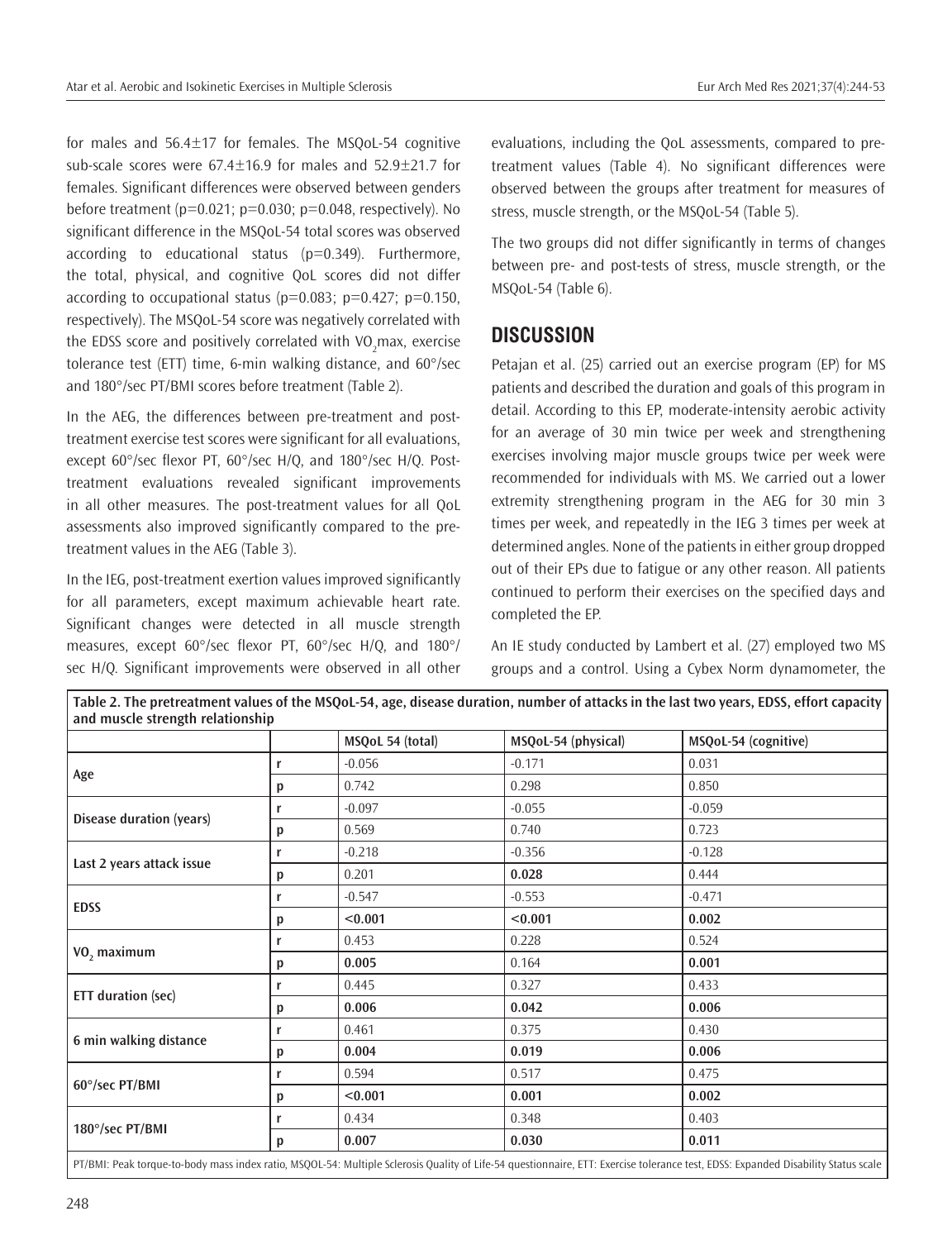|                            | Before treatment (± SD) | After treatment $(\pm$ SD) | p       |  |
|----------------------------|-------------------------|----------------------------|---------|--|
| TA systolic                | $126 \pm 17$            | $121.5 \pm 15.4$           | < 0.001 |  |
| TA diastolic               | 75.5±7.7                | 72.9±7.2                   | < 0.001 |  |
| Resting heart rate         | $86.3 \pm 9.5$          | $83 + 9.3$                 | < 0.001 |  |
| Maximum heart rate         | $146.5 \pm 16.1$        | 141.8±17.5                 | 0.003   |  |
| VO <sub>2</sub> maximum    | 24.8±11.1               | 30.7±10.1                  | 0.004   |  |
| <b>MET</b>                 | $8.1 \pm 4.3$           | $8.9 + 2.9$                | 0.039   |  |
| <b>ETT</b> duration (sec)  | $606 \pm 208.5$         | 751.7±176                  | 0.001   |  |
| 60°/sec PT (extensor)      | 88.7±33                 | $96.4 \pm 38.3$            | 0.009   |  |
| 60°/sec PT (flexor)        | $45.5 \pm 22.9$         | $50.2 \pm 22.7$            | 0.071   |  |
| $60^{\circ}/sec$ H/Q       | $0.5 + 0.1$             | $0.5 \pm 0.1$              | 0.210   |  |
| 60°/sec PT/BMI             | 111.5±49.3              | 121.6±51                   | 0.025   |  |
| 180°/sec PT (extensor)     | $42.3 \pm 17.5$         | $53.3 \pm 20.2$            | < 0.001 |  |
| 180°/sec PT (flexor)       | $20.8 \pm 11.6$         | $26 \pm 12.9$              | 0.036   |  |
| 180 $\degree$ /sec H/Q     | $0.5 \pm 0.2$           | $0.5 \pm 0.2$              | 0.915   |  |
| 6 minutes walking distance | 459±90.8                | 491.5±79.9                 | < 0.001 |  |
| MSQOL-54 (total)           | 56±19.2                 | 58.5±19.5                  | < 0.001 |  |
| MSQOL-54 (physical)        | 58.3±19.2               | $61.3 \pm 18.7$            | < 0.001 |  |
| MSQOL-54 (cognitive)       | $54 + 23.7$             | $56.2 \pm 24$              | < 0.001 |  |

**Table 3. The pretreatment and posttreatment values of the stress-test evaluations, muscle strength assessments, and quality of life** 

H/Q: Hamstring/quadriceps ratio, BMI: Body mass index ratio, MSQOL-54: Multiple Sclerosis Quality of Life-54 questionnaire, PT: Peak torque, TA: Tension arterial, ETT: Exercise tolerance test, MET: Metabolic equivalent value, SD: Standard deviation

**Table 4. The pretreatment and posttreatment values of the exercise tests, muscle strengths, quality of life in the isokinetic exercise** 

| group                      |                             |                            |         |  |
|----------------------------|-----------------------------|----------------------------|---------|--|
|                            | Before treatment $(\pm$ SD) | After treatment $(\pm$ SD) | p       |  |
| TA systolic                | 123.9±15.5                  | $120.1 \pm 15.8$           | < 0.001 |  |
| TA diastolic               | $75.6 \pm 6.7$              | $73.1 \pm 7.1$             | 0.001   |  |
| Resting heart rate         | $86.2 \pm 9.3$              | $82.9 \pm 10.4$            | 0.001   |  |
| Maximum heart rate         | 141.4±19.4                  | 140.4±19.1                 | 0.609   |  |
| VO <sub>2</sub> maximum    | $25.4 \pm 9.7$              | $29.4 \pm 11.6$            | 0.007   |  |
| <b>MET</b>                 | $7.3 \pm 2.9$               | $8.7 \pm 3.3$              | < 0.001 |  |
| <b>ETT</b> duration (sec)  | 595.8±209.9                 | 698.4±292.7                | 0.002   |  |
| 60°/sec PT (extensor)      | $93.6 \pm 40.9$             | 103.3±41.2                 | 0.032   |  |
| 60°/sec PT (flexor)        | $47 + 24.2$                 | $52.9 \pm 25.1$            | 0.065   |  |
| $60^{\circ}/sec$ H/Q       | $0.5 + 0.1$                 | $0.5 + 0.1$                | 0.855   |  |
| 60°/sec PT/BMI             | 136.1±65.5                  | 152.1±65.4                 | 0.006   |  |
| 180°/sec PT (extensor)     | $45.3 \pm 26.7$             | $55.9 \pm 27.6$            | < 0.001 |  |
| 180°/sec PT (flexor)       | $22.3 \pm 18.9$             | $30.7 \pm 22.1$            | 0.002   |  |
| 180 $\degree$ /sec H/Q     | $0.5 + 0.2$                 | $0.5 \pm 0.2$              | 0.672   |  |
| 6 minutes walking distance | 461.4±95.8                  | 496.3±101.6                | < 0.001 |  |
| MSQOL-54 (total)           | $61.8 \pm 16.1$             | $63.8 \pm 16.4$            | 0.001   |  |
| MSQOL-54 (physical)        | $62.3 \pm 14.3$             | $64.4 \pm 14.7$            | < 0.001 |  |
| MSQOL-54 (cognitive)       | $60.9 \pm 18.2$             | $63.1 \pm 18.7$            | 0.001   |  |

H/Q: Hamstring/quadriceps ratio, PT/BMI: Peak torque-to-body mass index ratio, MSQOL-54: Multiple Sclerosis Quality of Life-54 questionnaire, PT: Peak torque, TA: Tension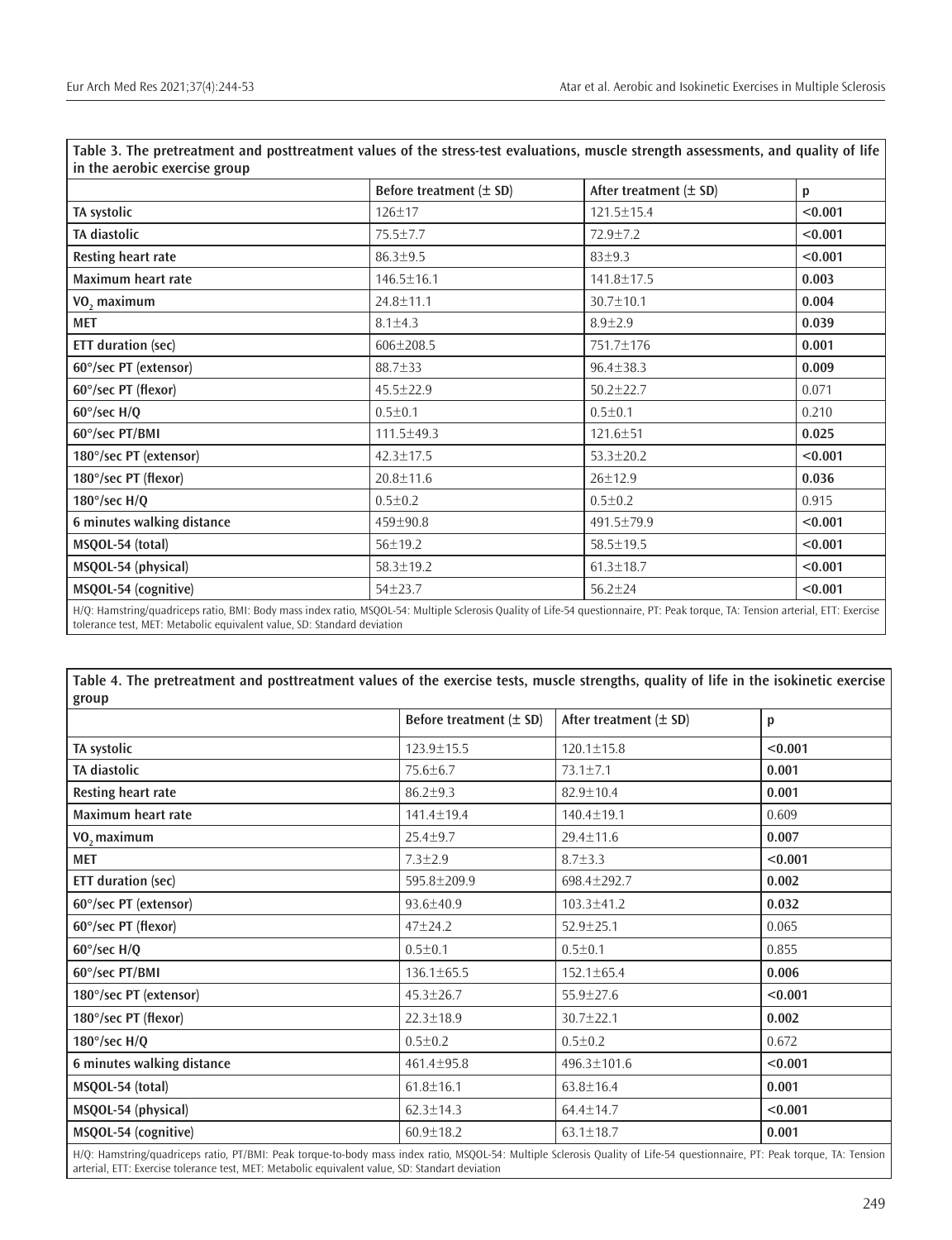| Table 5. Post-treatment stress test evaluations, muscle strength and quality of life assessments in the study groups |                             |                            |       |  |  |
|----------------------------------------------------------------------------------------------------------------------|-----------------------------|----------------------------|-------|--|--|
|                                                                                                                      | Aerobic exercise $(\pm$ SD) | Isokinetic exercise (± SD) | p     |  |  |
| TA systolic                                                                                                          | 121.5±15.4                  | $120.1 \pm 15.8$           | 0.735 |  |  |
| TA diastolic                                                                                                         | $72.9 \pm 7.2$              | $73.1 \pm 7.1$             | 0.947 |  |  |
| <b>Resting heart rate</b>                                                                                            | 83±9.3                      | 82.9±10.4                  | 0.975 |  |  |
| Maximum heart rate                                                                                                   | 141.8±17.5                  | $140.4 \pm 19.1$           | 0.803 |  |  |
| VO <sub>2</sub> maximum                                                                                              | 30.7±10.1                   | $29.4 \pm 11.6$            | 0.600 |  |  |
| <b>MET</b>                                                                                                           | $8.9 \pm 2.9$               | $8.7 \pm 3.3$              | 0.820 |  |  |
| <b>ETT duration (sec)</b>                                                                                            | 751.7±176                   | 698.4±292.7                | 0.808 |  |  |
| 60°/sec PT (extensor)                                                                                                | $96.4 \pm 38.3$             | $103.3 \pm 41.2$           | 0.586 |  |  |
| 60°/sec PT (flexor)                                                                                                  | $50.2 \pm 22.7$             | $52.9 \pm 25.1$            | 0.728 |  |  |
| $60^{\circ}/sec$ H/Q                                                                                                 | $0.5 \pm 0.1$               | $0.5 \pm 0.1$              | 0.659 |  |  |
| 60°/sec PT/BMI                                                                                                       | $121.6 \pm 51$              | $152.1 \pm 65.4$           | 0.109 |  |  |
| 180°/sec PT (extensor)                                                                                               | $53.3 \pm 20.2$             | $55.9 \pm 27.6$            | 0.741 |  |  |
| 180°/sec PT (flexor)                                                                                                 | 26±12.9                     | $30.7 \pm 22.1$            | 0.414 |  |  |
| $180^{\circ}/sec$ H/O                                                                                                | $0.5 \pm 0.2$               | $0.5 \pm 0.2$              | 0.767 |  |  |
| MSQOL-54 (total)                                                                                                     | 58.5±19.5                   | $63.8 \pm 16.4$            | 0.379 |  |  |
| MSQOL-54 (physical)                                                                                                  | $61.3 \pm 18.7$             | $64.4 \pm 14.7$            | 0.572 |  |  |
| MSQOL-54 (cognitive)                                                                                                 | $56.2 \pm 24$               | $63.1 \pm 18.7$            | 0.324 |  |  |

AE: Aerobic exercise, IE: Isokinetic exercise, H/Q: Hamstring/quadriceps ratio, PT/BMI: Peak torque-to-body mass index ratio, MSQOL-54: Multiple Sclerosis Quality of Life-54 questionnaire, PT: Peak torque, TA: Tension arterial, ETT: Exercise tolerance test, MET: Metabolic equivalent value, SD: Standart deviation

**Table 6. Differences in change of the post-treatment values of stress tests, muscle strength assessments, quality of life assessments in aerobic and isokinetic exercise groups compared to pre-treatment values**

|                           | Aerobic exercise change<br>$(\pm$ SD) | Isokinetic exercise change<br>$(\pm$ SD) | Change difference | p     |
|---------------------------|---------------------------------------|------------------------------------------|-------------------|-------|
| TA systolic               | $4.5 \pm 2.7$                         | $3.9 \pm 1.7$                            | 0.600             | 0.407 |
| TA diastolic              | $2.6 \pm 1.8$                         | $2.5 + 2$                                | 0.100             | 0.601 |
| Resting heart rate        | $3.4 \pm 2.9$                         | $3.3 \pm 3.7$                            | 0.050             | 0.419 |
| Maximum heart rate        | $4.7 + 6$                             | $1.0 \pm 8.6$                            | 3.650             | 0.177 |
| VO <sub>2</sub> maximum   | $5.9 + 8.1$                           | $4.0 \pm 8.8$                            | 1.871             | 0.746 |
| <b>MET</b>                | $0.8 + 3.6$                           | $1.6 \pm 1.8$                            | 0.772             | 0.652 |
| <b>ETT</b> duration (sec) | 145.7±174                             | $102.6 \pm 263.2$                        | 43.050            | 0.839 |
| 60°/sec PT (extensor)     | $12.2 \pm 7.7$                        | $18.9 \pm 9.7$                           | 2.000             | 0.065 |
| 60°/sec PT (flexor)       | $11.1 \pm 4.8$                        | $13.4 \pm 5.9$                           | 1.150             | 0.768 |
| $60^{\circ}/sec$ H/O      | $0.0 + 0.1$                           | $0.0 + 0.1$                              | 0.026             | 0.899 |
| 60°/sec PT/BMI            | $10.2 \pm 18.7$                       | 16±23.4                                  | 5.850             | 0.405 |
| 180°/sec PT (extensor)    | $11.1 \pm 7.6$                        | $10.6 \pm 8.9$                           | 0.500             | 0.478 |
| 180°/sec PT (flexor)      | $10.4 \pm 5.2$                        | $8.4 \pm 13$                             | 3.250             | 0.795 |
| $180^{\circ}/sec$ H/O     | $0.0 \pm 0.2$                         | $0.0 \pm 0.2$                            | 0.027             | 0.988 |
| MSQOL-54 (total)          | $2.5 \pm 1.7$                         | $2.0 \pm 1.8$                            | 0.528             | 0.791 |
| MSQOL-54 (physical)       | $3.0 \pm 2.7$                         | $2.1 \pm 1.3$                            | 0.943             | 0.465 |
| MSQOL-54 (cognitive)      | $2.2 \pm 1.7$                         | $2.2 + 2.3$                              | 0.049             | 0.508 |

AE: Aerobic exercise, IE: Isokinetic exercise, H/Q: Hamstring/quadriceps ratio, PT/BMI: Peak torque-to-body mass index ratio, MSQOL-54: Multiple Sclerosis Quality of Life-54 questionnaire, PT: Peak torque, TA: Tension arterial, ETT: Exercise tolerance test, MET: Metabolic equivalent value, SD: Standart deviation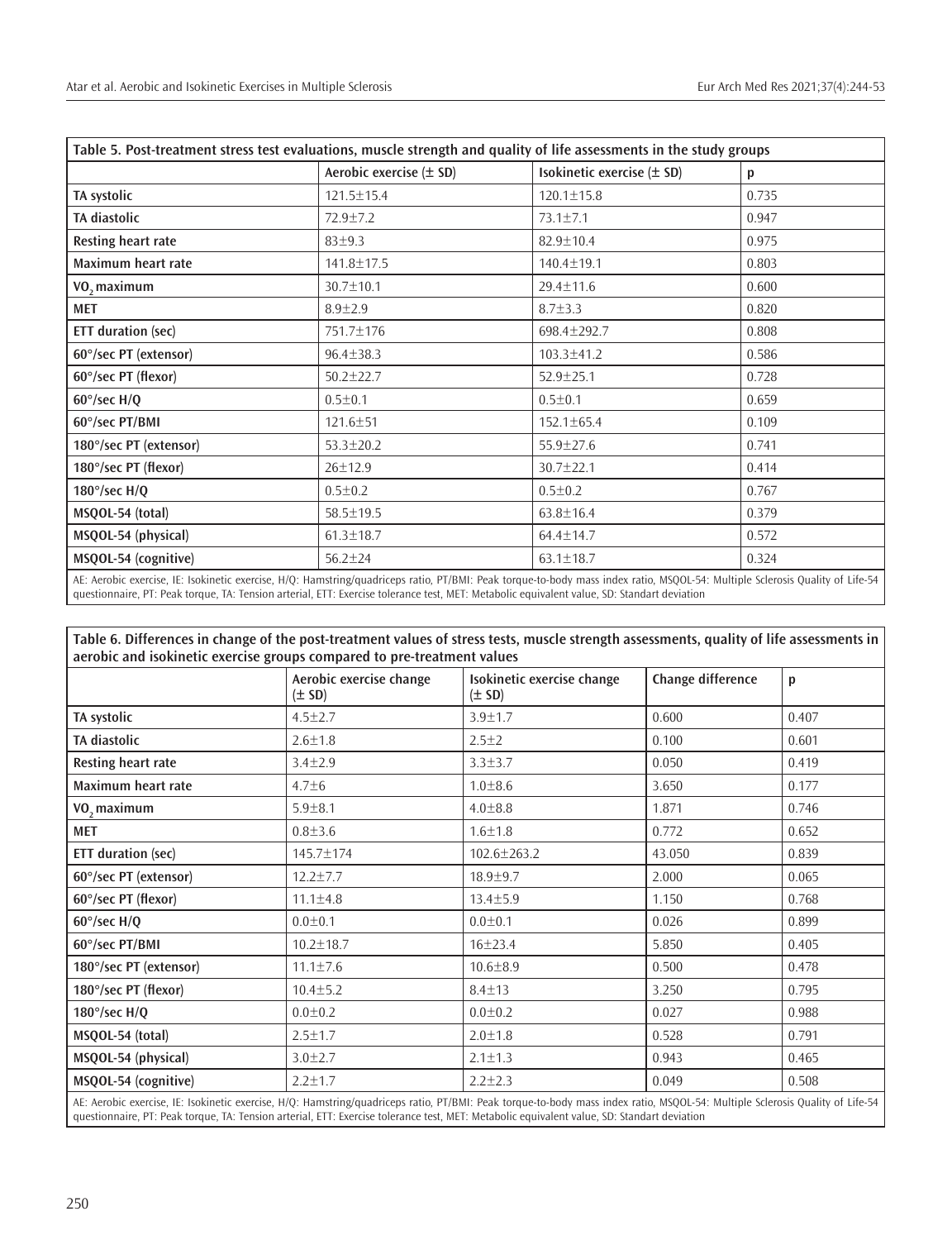researchers tested five repetitions of knee extensor and flexor exercises at 30°/sec, 60°/sec, 90°/sec, 120°/sec, and 180°/sec angular speeds, two at submaximal and three at maximal effort. They measured the PT values after applying the IE program. Extensor and flexor values at all speeds were divided into those for the dominant and the non-dominant lower limbs. The results revealed no significant difference in power generation between the dominant and non-dominant extremities in either group. However, significant differences in non-dominant limb extension and dominant and non-dominant flexion values were found in both groups. We used the extensor and flexor muscles of both lower extremities at the commonly preferred angular velocities of 60°/sec and 180°/sec for the muscle strength measurement but did not apply the dominant-non-dominant distinction.

In a study by Gehlsen et al. (28), 10 MS patients with EDSS scores <6 underwent an aquatic EP for 10 weeks. They then used a Cybex II isokinetic dynamometer at 60°/sec, 120°/sec, and 180°/ sec to assess muscle strength. They measured the PT values of the knee joint flexor and extensor muscles at 240°/sec and 300°/ sec and found a significant increase in the PT values of the knee extensor muscles. In contrast, in our study, a significant increase in 60°/sec and 180°/sec PT extensor and 180°/sec PT flexor muscle strength was detected in both exercise groups before and after the treatment (Table 5, 6). In agreement with our results, Hameau et al. (7) found an increase in knee extensor muscle strength after their rehabilitation program.

Romberg et al. (8) evaluated QoL, gait, and muscle strength after a 23-week AE program performed at home with 91 MS patients whose initial EDSS scores were 1.0-5.5. They reported a significant increase in those parameters but detected no change in VO<sub>2</sub>max values. In our study, mean VO<sub>2</sub>max before and after treatment improved significantly in both groups (Table 5, 6). In a 4-week study of a bicycle ergometer EP, Mostert and Kesselring (9) reported that the aerobic capacity of the exercise group increased significantly (VO<sub>2</sub>max, +13%; working capacity, +11%), in agreement with our results. We found a significant increase in the mean 6-min walking distance at the end of treatment (Table 5, 6).

In our study, the MSQoL-54 values were positively correlated with VO<sub>2</sub> max, the EDSS score, ETT duration, 6-min walking distance, and the 60°/sec and 180°/sec PT/BMI (Table 3). Similarly, the study by Petajan et al. (25), investigated the effects of exercise on QoL in MS patients. Patients with a mean EDSS score of 3.8±0.3 exhibited significant improvements in VO<sub>2</sub>max values, from a mean of  $24.2\pm0.2$  to  $29.4\pm1.3$ , as a result of a 15-week EP. They also reported significant improvements in QoL.

In another study, 49 patients with a mean EDSS score of  $5.1 \pm 1.4$ , who were diagnosed with MS according to the Poser criteria, exercised 1 day per week for 6 weeks. The Barthel Index (BI) and Fatigue Severity Scale scores were evaluated before and after the study, and the Borg Scale scores were evaluated based on manual muscle strength, 10-m and 20-m walking times, and MSQoL-54 results. The results showed a 3.6% increase in the BI in the exercise group. A significant increase in muscle strength (+4.3%) was observed in the exercise group, as well as significant decreases in the 10-m and 20-m walking times. A 9.8% increase in the physical health score and a 7.7% increase in the physical functioning score were detected on the MSQoL-54 sub-scores (11). We also found significant increases in the 6-min walking distance, muscle strength, and MSQoL-54 scores in both exercise groups (Table 3, 4).

Fatigue associated with low QoL is one of the most important reasons restricting people's participation in daily life activities by reducing their work performance. Somatic symptoms in MS are also at the forefront (29-31). Fatigue in MS and increases in body temperature or ambient temperature increase the sensitivity of demyelinated myelin sheaths, slows down nerve conduction, and worsen symptoms (32). This can be a limiting factor for physical activity. Exercise should be done by reducing heat production to prevent exacerbating the symptoms. Submaximal exercise is ideal for MS patients, as it does not increase fatigue or body temperature. While the cardiopulmonary exertion rate is 70-80% in the healthy population, a value of 65% of the VO<sub>2</sub>max is recommended for MS patients when aerobic exercises are performed 3 or more times per week (23,24). In our study, exercise was performed at 60% of  $\text{ivO}_2$ max without increasing body temperature.

Muscle weakness in the upper limbs alone is uncommon, as weakness usually occurs in the lower limbs (5,6,33). We also detected no muscle weakness in the upper extremities. Muscle strength was evaluated using a manual muscle test and classified according to the EDSS score. Exercises intended to increase muscle strength and function should be done daily. Prolonged strengthening exercises are thought to cause fatigue and decrease functional capacity in MS patients. Although exercises to increase muscle strength are generally reported to offer minimal benefits, recent studies have reported positive results (34-36). Nevertheless, patients should be warned about intense activity, and the need for frequent breaks during exercise should be emphasized (37).

Despite that many studies have shown the benefits of exercise in MS patients, this patient population is less active due to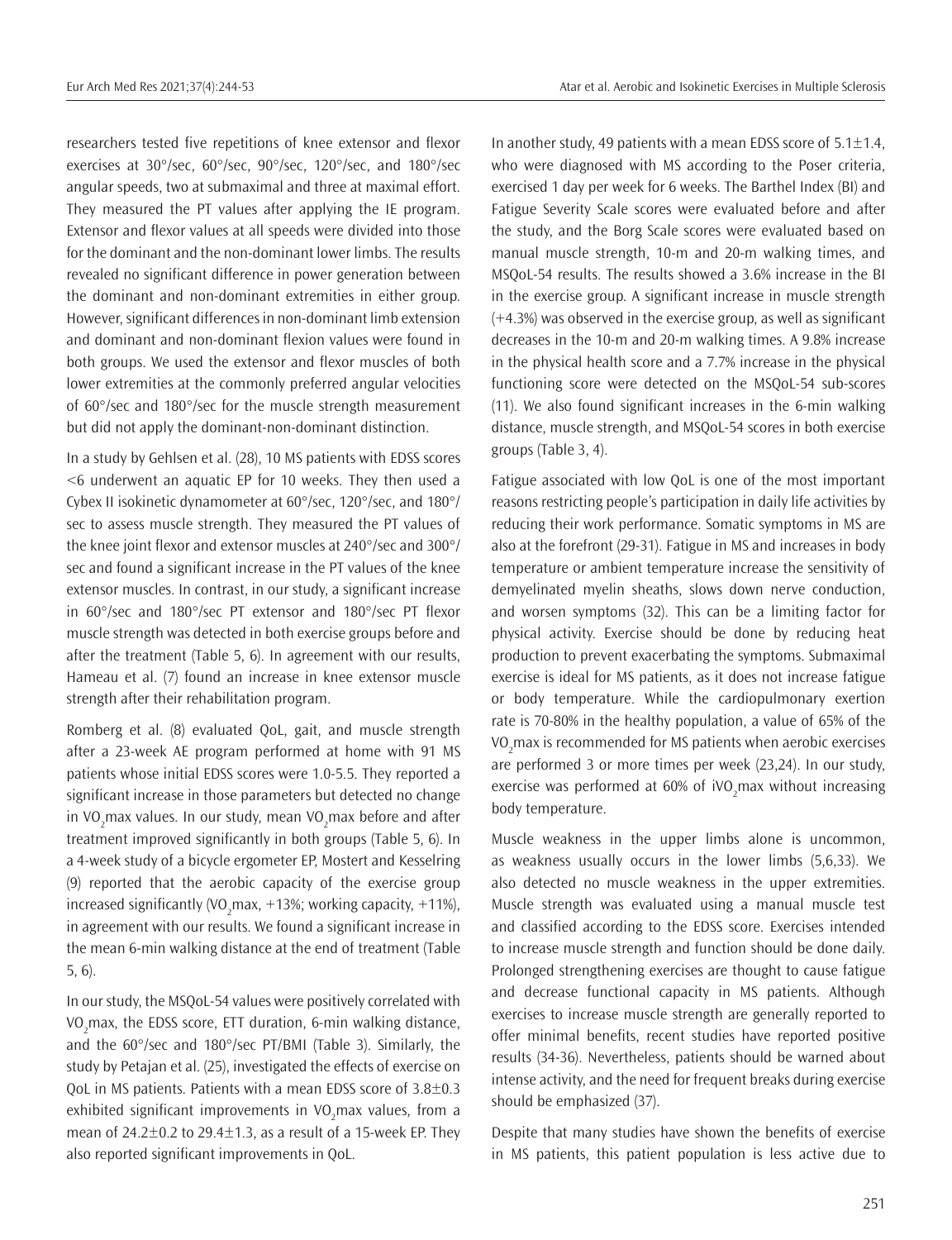movement disorders, difficulties with tasks that they have accomplished before, or fatigue and balance problems. Exercise is a useful rehabilitation strategy for MS patients to regain function, optimize QoL, and increase participation in daily life activities. Although there are individual differences at each level of disability, patients should be supported and encouraged to exercise.

## **Study Limitations**

Several limitations of our study should be mentioned. Our inclusion and exclusion criteria were standard factors and valid in all studies. The limitations of this study included the lack of a long follow-up period and no double-blindness.

# **CONCLUSION**

We examined the contribution of exercise to muscle strength, functional capacity, and QoL in MS patients and compared two exercise approaches. The results will contribute to the existing literature in this area. Exercise has not been recommended for MS patients because it was thought to increase body temperature and fatigue level. Our results indicate that exercise increases muscle strength, functionality, and QoL if preventive measures and appropriate precautions are taken, such as selecting exercises suitable for the functional condition of the patient, including AE, such as cycling and walking, and IE that does not result in fatigue.

## **Ethics**

**Ethics Committee Approval:** This study adhered to all relevant tenets of the Declaration of Helsinki and was approved by the Universitiy of Health Sciences Turkey, Okmeydani Training and Research Hospital Ethical Review Board (approval number: 128) and is registered at ClinicalTrials.gov (ref. NCT03805061).

**Informed Consent:** Patients included in the study signed an "informed consent form".

**Peer-review:** Externally peer-reviewed.

## **Authorship Contributions**

Surgical and Medical Practices: S.A., Concept: S.A., B.H., Design: S.A., C.B., M.H.Ö., Data Collection or Processing: S.A., B.H., A.Y.G., Analysis or Interpretation: S.A., Ç.A., D.Ü.O., Literature Search: S.A., S.H., Writing: S.A.

**Conflict of Interest:** No conflict of interest was declared by the authors.

**Financial Disclosure:** The authors declared that this study received no financial support.

# **REFERENCES**

- 1. Tunalı G. Diagnostic criteria in multiple sclerosis. Special issue of multiple sclerosis. Turkey J Clinical Neuer 2004;2:161-209.
- 2. Hemmer B, Cepok S, Nessler S, Sommer N. Pathogenesis of multiple sclerosis: an update on immunology. Curr Opin Neurol 2002;15:227- 31.
- 3. Ozgul A, Alaca R. Rehabilitation in multiple sclerosis. Ozcan O, Arpacioglu O, Turan B (Editors). Neurorehabilitation. Bursa: Gunes and Nobel Medicine Bookstore; 2000. p.183-205.
- 4. Turhan N, Bayramoglu M. Multiple sclerosis. Oguz H, Dursun E, Dursun N (Editors). Medical rehabilitation. Istanbul: Nobel Medicine Bookstore; 2004. p.649-63.
- 5. Thompson AJ. Neurorehabilitation in multiple sclerosis: foundations, facts and fiction. Curr Opin Neurol 2005;18:267-71.
- 6. Ropper AH, BrownRH. Multiple sclerosis and allied de myelinative diseases. Adams and Victor's principles of neurology. 8th ed. New York: McGraw Hill Co; 2005. p.771-96.
- 7. Hameau S, Bensmail D, Roche N, Zory R. Adaptations of fatigue and fatigability after a short intensive, combined rehabilitation program in patients with multiple sclerosis. J Rehabil Med 2018;50:59-66.
- 8. Romberg A, Virtanen A, Ruutiainen J, Aunola S, Karppi SL, Vaara M, et al. Effects of a 6-month exercise program on patients with multiple sclerosis: a randomized study. Neurology 2004;63:2034-8.
- 9. Mostert S, Kesselring J. Effects of a short-term exercise training program on aerobic fitness, fatigue, health perception and activity level of subjects with multiple sclerosis. Mult Scler 2002;8:161-8.
- 10. Idiman E, Uzunel F, Ozakbas S, Yozbatiran N, Oguz M, Callioglu B, et al. Cross-cultural adaptation and validation of multiple sclerosis quality of life questionnaire (MSQOL-54) in a Turkish multiple sclerosis sample. J Neurol Sci 2006;240:77-80.
- 11. Mutluay FK, Tekeoglu A, Saip S, Altintas A, Siva A. Group exercise training approach to multiple sclerosis rehabilitation. Nobel Med 2008;4:20-6.
- 12. Taylor RS. Rehabilitation of persons with multiple sclerosis; physical medicine and rehabilitation (Braddom RL, ed). 2nd edition, Philadelphia: WB Saunders Company Publication; 2000. p.1177-90.
- 13. Schwid SR, Thornton CA, Pandya S, Manzur KL, Sanjak M, Petrie MD, et al. Quantitative assessment of motor fatigue and strength in MS. Neurology 1999;53:743-50.
- 14. Ponichtera-Mulcare JA. Exercise and multiple sclerosis. Med Sci Sports Exerc 1993;25:451-65.
- 15. Freeman JA. Improving mobility and functional independence in persons with multiple sclerosis. J Neurol 2001;248:255-9.
- 16. Smith M, Neibling B, Williams G, Birks M, Barker R. A qualitative study of active participation in sport and exercise for individuals with multiple sclerosis. Physiother Res Int 2019;24:e1776.
- 17. Halabchi F, Alizadeh Z, Sahraian MA, Abolhasani M. Exercise prescription for patients with multiple sclerosis; potential benefits and practical recommendations. BMC Neurol 2017;17:185.
- 18. Kara B, Küçük F, Poyraz EC, Tomruk MS, İdıman E. Different types of exercise in Multiple Sclerosis: Aerobic exercise or Pilates, a single-blind clinical study. J Back Musculoskelet Rehabil 2017;30:565-73.
- 19. Reynolds ER, Ashbaugh AD, Hockenberry BJ, McGrew CA. Multiple Sclerosis and Exercise: A Literature Review. Curr Sports Med Rep 2018;17:31-5.